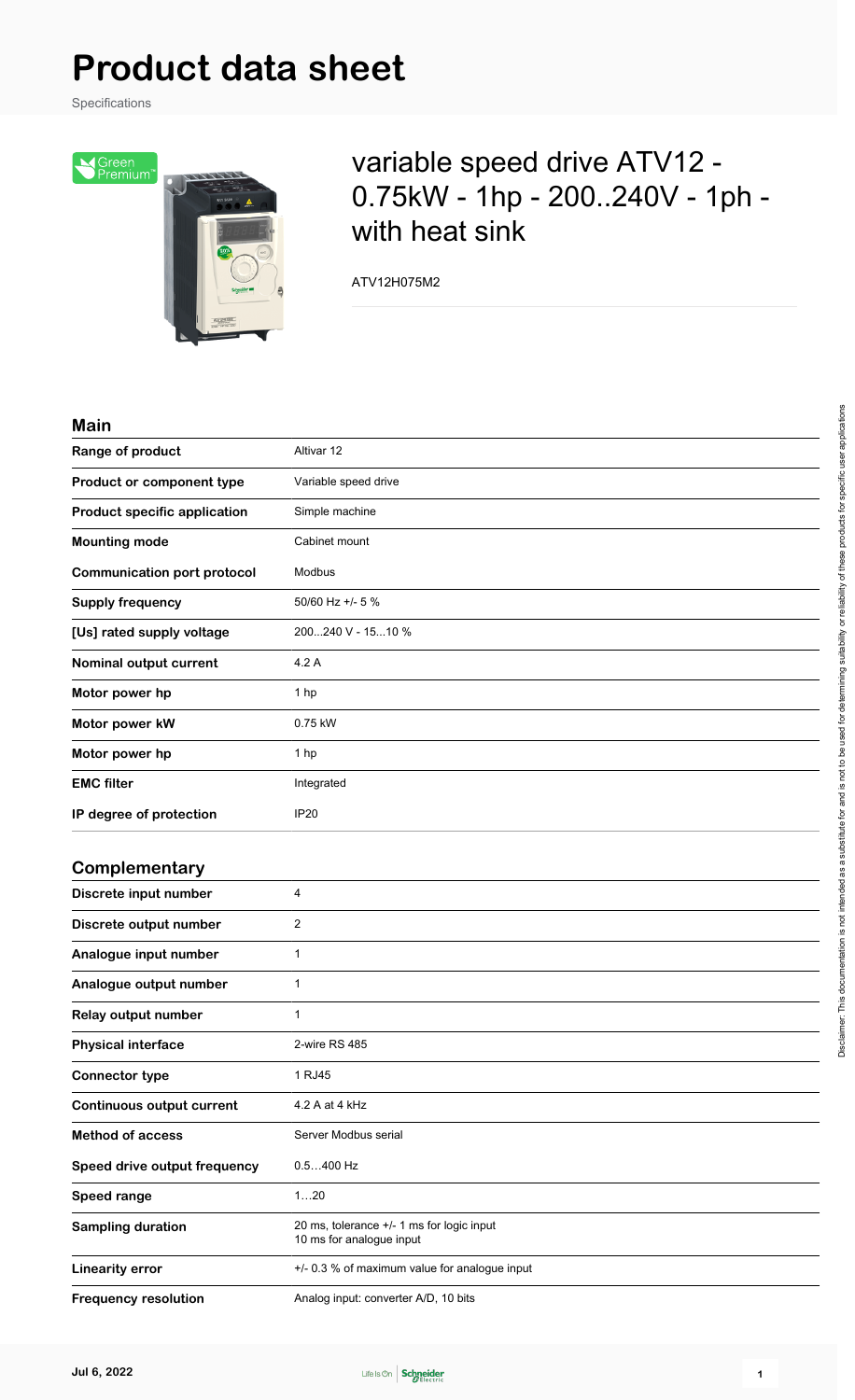|                                                           | Display unit: 0.1 Hz                                                                                                                                                                                     |
|-----------------------------------------------------------|----------------------------------------------------------------------------------------------------------------------------------------------------------------------------------------------------------|
| <b>Time constant</b>                                      | 20 ms +/- 1 ms for reference change                                                                                                                                                                      |
| <b>Transmission rate</b>                                  | 9.6 kbit/s<br>19.2 kbit/s<br>38.4 kbit/s                                                                                                                                                                 |
| <b>Transmission frame</b>                                 | <b>RTU</b>                                                                                                                                                                                               |
| Number of addresses                                       | 1247                                                                                                                                                                                                     |
| Data format                                               | 8 bits, configurable odd, even or no parity                                                                                                                                                              |
| <b>Communication service</b>                              | Read holding registers (03) 29 words<br>Write single register (06) 29 words<br>Write multiple registers (16) 27 words<br>Read/write multiple registers (23) 4/4 words<br>Read device identification (43) |
| Type of polarization                                      | No impedance                                                                                                                                                                                             |
| 4 quadrant operation possible                             | False                                                                                                                                                                                                    |
| Asynchronous motor control<br>profile                     | Quadratic voltage/frequency ratio<br>Voltage/frequency ratio (V/f)<br>Sensorless flux vector control                                                                                                     |
| <b>Maximum output frequency</b>                           | 4 kHz                                                                                                                                                                                                    |
| <b>Transient overtorque</b>                               | 150170 % of nominal motor torque depending on drive rating and type of motor                                                                                                                             |
| <b>Acceleration and deceleration</b><br>ramps             | Linear from 0 to 999.9 s<br>U<br>S                                                                                                                                                                       |
| Motor slip compensation                                   | Preset in factory<br>Adjustable                                                                                                                                                                          |
| <b>Switching frequency</b>                                | 216 kHz adjustable<br>416 kHz with derating factor                                                                                                                                                       |
| Nominal switching frequency                               | 4 kHz                                                                                                                                                                                                    |
| <b>Braking to standstill</b>                              | By DC injection                                                                                                                                                                                          |
| <b>Brake chopper integrated</b>                           | False                                                                                                                                                                                                    |
| Line current                                              | 10.2 A at 100 V (heavy duty)<br>8.5 A at 120 V (heavy duty)                                                                                                                                              |
| <b>Maximum input current</b>                              | 8.5 A                                                                                                                                                                                                    |
| Maximum output voltage                                    | 240 V                                                                                                                                                                                                    |
| <b>Apparent power</b>                                     | 2.0 kVA at 240 V (heavy duty)                                                                                                                                                                            |
| <b>Maximum transient current</b>                          | 6.3 A during 60 s (heavy duty)<br>6.9 A during 2 s (heavy duty)                                                                                                                                          |
| <b>Network frequency</b>                                  | 5060 Hz                                                                                                                                                                                                  |
| Relative symmetric network<br>frequency tolerance         | 5 %                                                                                                                                                                                                      |
| <b>Prospective line Isc</b>                               | 1 kA                                                                                                                                                                                                     |
| Base load current at high<br>overload                     | 4.2 A                                                                                                                                                                                                    |
| Power dissipation in W                                    | Natural: 44.0 W                                                                                                                                                                                          |
| With safety function Safely<br><b>Limited Speed (SLS)</b> | False                                                                                                                                                                                                    |
| With safety function Safe brake<br>management (SBC/SBT)   | False                                                                                                                                                                                                    |
| With safety function Safe<br><b>Operating Stop (SOS)</b>  | False                                                                                                                                                                                                    |
| With safety function Safe<br>Position (SP)                | False                                                                                                                                                                                                    |
| With safety function Safe<br>programmable logic           | False                                                                                                                                                                                                    |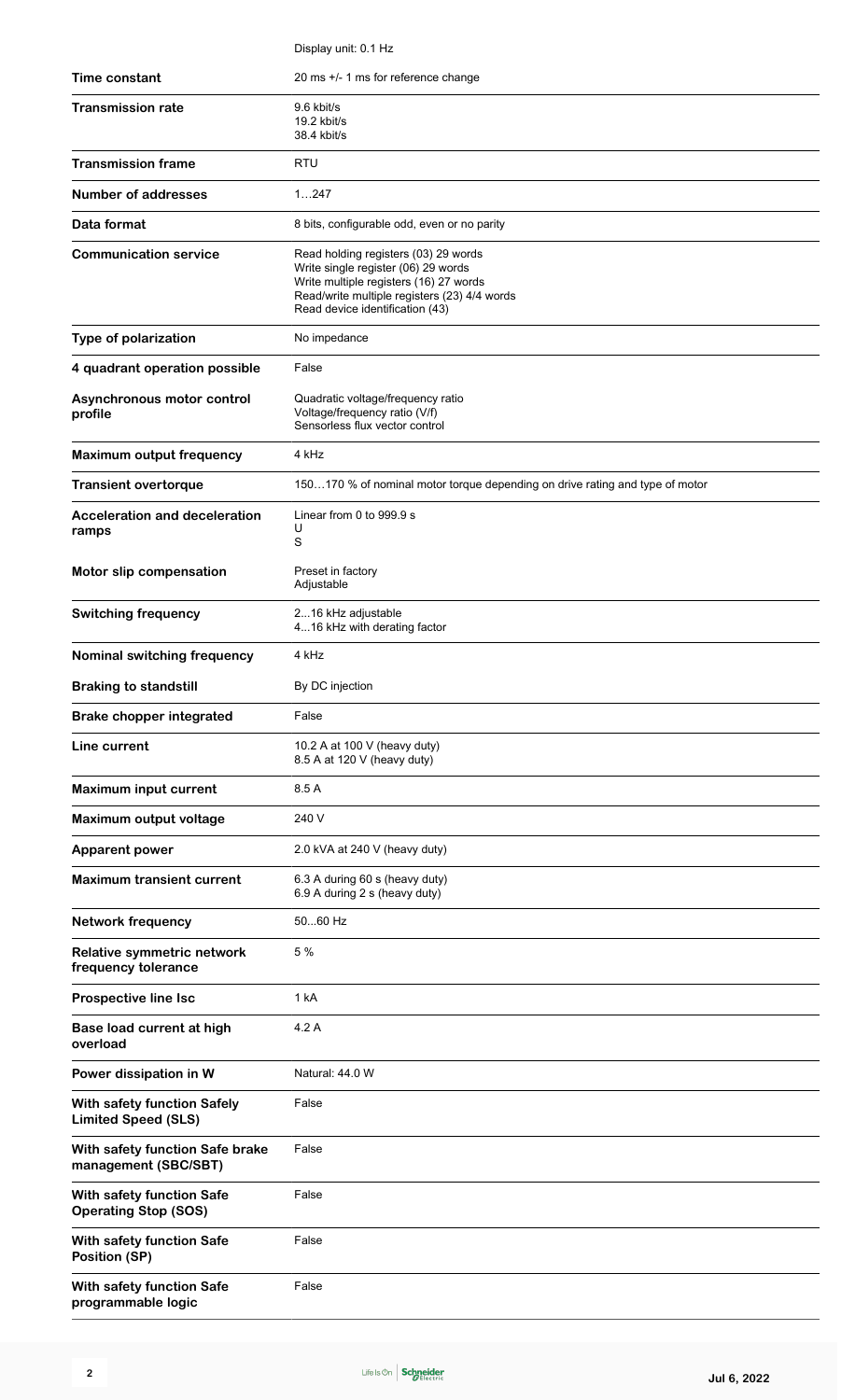| With safety function Safe Speed<br>Monitor (SSM)             | False                                                                                                                                                                                                                                                                                                 |
|--------------------------------------------------------------|-------------------------------------------------------------------------------------------------------------------------------------------------------------------------------------------------------------------------------------------------------------------------------------------------------|
| With safety function Safe Stop 1<br>(SS1)                    | False                                                                                                                                                                                                                                                                                                 |
| With sft fct Safe Stop 2 (SS2)                               | False                                                                                                                                                                                                                                                                                                 |
| With safety function Safe torque<br>off (STO)                | False                                                                                                                                                                                                                                                                                                 |
| With safety function Safely<br><b>Limited Position (SLP)</b> | False                                                                                                                                                                                                                                                                                                 |
| With safety function Safe<br>Direction (SDI)                 | False                                                                                                                                                                                                                                                                                                 |
| <b>Protection type</b>                                       | Line supply overvoltage<br>Line supply undervoltage<br>Overcurrent between output phases and earth<br>Overheating protection<br>Short-circuit between motor phases<br>Against input phase loss in three-phase<br>Thermal motor protection via the drive by continuous calculation of I <sup>2</sup> t |
| <b>Tightening torque</b>                                     | $0.8$ N.m                                                                                                                                                                                                                                                                                             |
| <b>Insulation</b>                                            | Electrical between power and control                                                                                                                                                                                                                                                                  |
| <b>Quantity per set</b>                                      | Set of 1                                                                                                                                                                                                                                                                                              |
| Width                                                        | 72 mm                                                                                                                                                                                                                                                                                                 |
| <b>Height</b>                                                | 143 mm                                                                                                                                                                                                                                                                                                |
| <b>Depth</b>                                                 | 131.2 mm                                                                                                                                                                                                                                                                                              |
| Net weight                                                   | $0.8$ kg                                                                                                                                                                                                                                                                                              |
| <b>Environment</b>                                           |                                                                                                                                                                                                                                                                                                       |
| <b>Operating altitude</b>                                    | > 10002000 m with current derating 1 % per 100 m<br><= 1000 m without derating                                                                                                                                                                                                                        |
| <b>Operating position</b>                                    | Vertical +/- 10 degree                                                                                                                                                                                                                                                                                |

| ים כי יישו                           |                                                                                                                                                                      |
|--------------------------------------|----------------------------------------------------------------------------------------------------------------------------------------------------------------------|
| <b>Product certifications</b>        | <b>NOM</b>                                                                                                                                                           |
|                                      | <b>CSA</b>                                                                                                                                                           |
|                                      | C-Tick                                                                                                                                                               |
|                                      | UL                                                                                                                                                                   |
|                                      | GOST                                                                                                                                                                 |
|                                      | <b>RCM</b>                                                                                                                                                           |
|                                      | КC                                                                                                                                                                   |
| <b>Marking</b>                       | <b>CE</b>                                                                                                                                                            |
| <b>Standards</b>                     | <b>UL 508C</b>                                                                                                                                                       |
|                                      | UL 618000-5-1                                                                                                                                                        |
|                                      | EN/IEC 61800-5-1                                                                                                                                                     |
|                                      | EN/IEC 61800-3                                                                                                                                                       |
| <b>Assembly style</b>                | With heat sink                                                                                                                                                       |
| <b>Electromagnetic compatibility</b> | Electrical fast transient/burst immunity test level 4 conforming to EN/IEC 61000-4-4<br>Electrostatic discharge immunity test level 3 conforming to EN/IEC 61000-4-2 |
|                                      | Immunity to conducted disturbances level 3 conforming to EN/IEC 61000-4-6                                                                                            |
|                                      | Radiated radio-frequency electromagnetic field immunity test level 3 conforming to EN/IEC 61000-4-3                                                                  |
|                                      | Surge immunity test level 3 conforming to EN/IEC 61000-4-5                                                                                                           |
|                                      | Voltage dips and interruptions immunity test conforming to EN/IEC 61000-4-11                                                                                         |
| <b>Environmental class (during</b>   | Class 3C3 according to IEC 60721-3-3                                                                                                                                 |
| operation)                           | Class 3S2 according to IEC 60721-3-3                                                                                                                                 |
| <b>Maximum acceleration under</b>    | 150 m/s <sup>2</sup> at 11 ms                                                                                                                                        |
| shock impact (during operation)      |                                                                                                                                                                      |
| <b>Maximum acceleration under</b>    | 10 m/s <sup>2</sup> at 13200 Hz                                                                                                                                      |
| vibrational stress (during           |                                                                                                                                                                      |
|                                      |                                                                                                                                                                      |
| operation)                           |                                                                                                                                                                      |
| <b>Maximum deflection under</b>      | 1.5 mm at 213 Hz                                                                                                                                                     |
| vibratory load (during               |                                                                                                                                                                      |
| operation)                           |                                                                                                                                                                      |
| Overvoltage category                 | Class III                                                                                                                                                            |
|                                      |                                                                                                                                                                      |

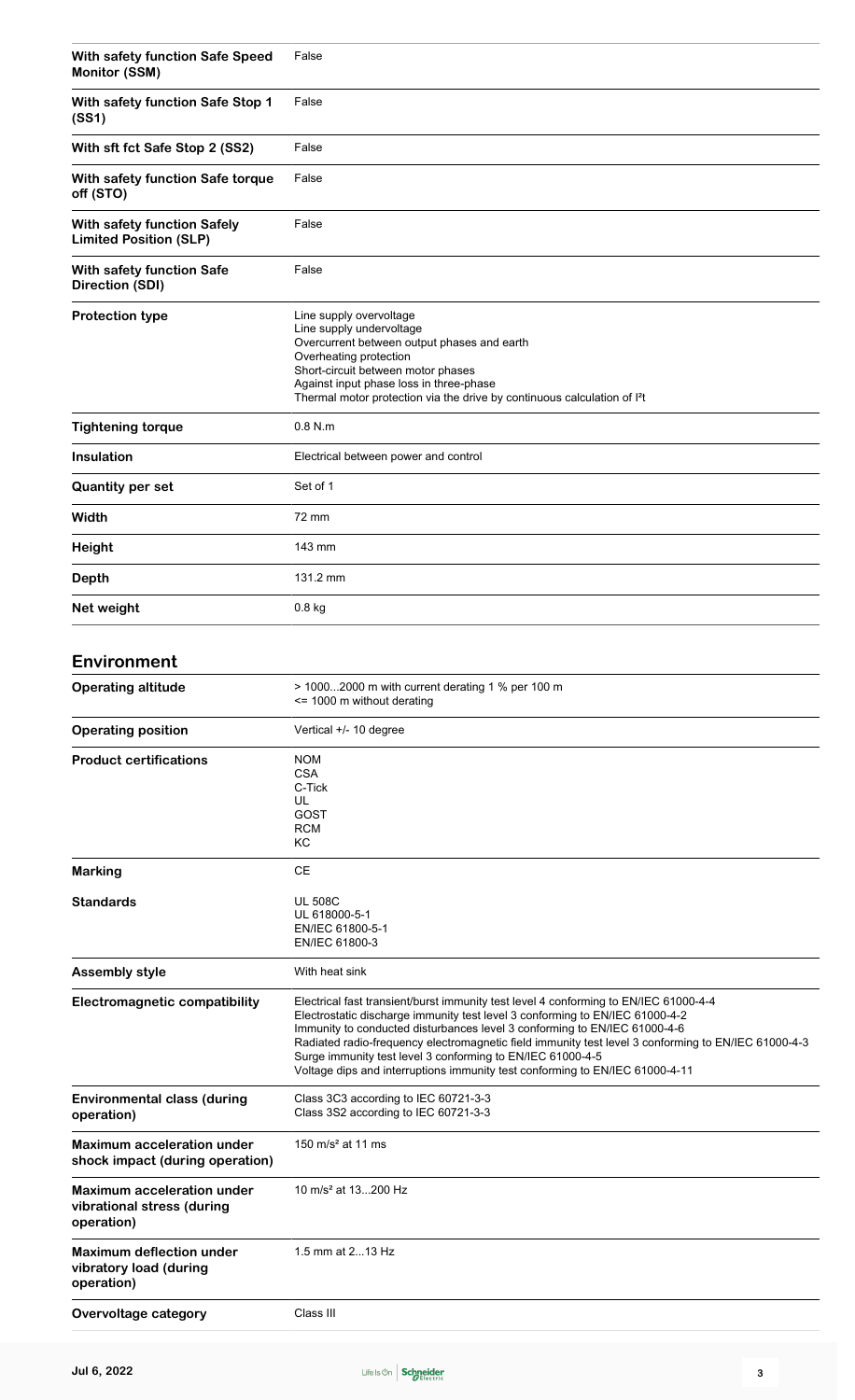| <b>Regulation loop</b>                   | Adjustable PID regulator                                                                                                                                             |  |
|------------------------------------------|----------------------------------------------------------------------------------------------------------------------------------------------------------------------|--|
| <b>Electromagnetic emission</b>          | Radiated emissions environment 1 category C2 conforming to EN/IEC 61800-3 216 kHz shielded<br>motor cable                                                            |  |
|                                          | Conducted emissions with integrated EMC filter environment 1 category C1 conforming to EN/IEC<br>61800-3 2, 4, 8, 12 and 16 kHz shielded motor cable <5 m            |  |
|                                          | Conducted emissions with integrated EMC filter environment 1 category C2 conforming to EN/IEC<br>61800-3 212 kHz shielded motor cable $\leq$ 5 m                     |  |
|                                          | Conducted emissions with integrated EMC filter environment 1 category C2 conforming to EN/IEC<br>61800-3 2, 4 and 16 kHz shielded motor cable <10 m                  |  |
|                                          | Conducted emissions with additional EMC filter environment 1 category C1 conforming to EN/IEC<br>61800-3 412 kHz shielded motor cable <20 m                          |  |
|                                          | Conducted emissions with additional EMC filter environment 1 category C2 conforming to EN/IEC<br>61800-3 412 kHz shielded motor cable <50 m                          |  |
|                                          | Conducted emissions with additional EMC filter environment 2 category C3 conforming to EN/IEC<br>61800-3 412 kHz shielded motor cable <50 m                          |  |
| <b>Vibration resistance</b>              | 1 gn (f = 13200 Hz) conforming to EN/IEC 60068-2-6<br>1.5 mm peak to peak (f = 313 Hz) - drive unmounted on symmetrical DIN rail - conforming to EN/IEC<br>60068-2-6 |  |
| <b>Shock resistance</b>                  | 15 gn conforming to EN/IEC 60068-2-27 for 11 ms                                                                                                                      |  |
| <b>Relative humidity</b>                 | 595 % without condensation conforming to IEC 60068-2-3<br>595 % without dripping water conforming to IEC 60068-2-3                                                   |  |
| Noise level                              | $0$ dB                                                                                                                                                               |  |
| <b>Pollution degree</b>                  | 2                                                                                                                                                                    |  |
| Ambient air transport<br>temperature     | $-2570 °C$                                                                                                                                                           |  |
| Ambient air temperature for<br>operation | -1040 °C without derating<br>4060 °C with current derating 2.2 % per °C                                                                                              |  |
| Ambient air temperature for<br>storage   | $-2570 °C$                                                                                                                                                           |  |

### **Packing Units**

| Unit Type of Package 1              | <b>PCE</b>   |
|-------------------------------------|--------------|
| <b>Number of Units in Package 1</b> | $\mathbf{1}$ |
| Package 1 Weight                    | 1.137 kg     |
| Package 1 Height                    | 11.7 cm      |
| Package 1 width                     | 19 cm        |
| Package 1 Length                    | 19.5 cm      |
| <b>Unit Type of Package 2</b>       | P06          |
| <b>Number of Units in Package 2</b> | 45           |
| Package 2 Weight                    | 63.085 kg    |
| Package 2 Height                    | 73.5 cm      |
| Package 2 width                     | 80 cm        |
| Package 2 Length                    | 60 cm        |
| Package 3 Height                    | 80 cm        |

### **Offer Sustainability**

| Sustainable offer status          | Green Premium product                                                                    |
|-----------------------------------|------------------------------------------------------------------------------------------|
| <b>REACh Regulation</b>           | <b>REACh Declaration</b>                                                                 |
| <b>EU RoHS Directive</b>          | Pro-active compliance (Product out of EU RoHS legal scope)<br><b>EU RoHS Declaration</b> |
| Mercury free                      | Yes                                                                                      |
| <b>RoHS</b> exemption information | Yes:                                                                                     |
| <b>China RoHS Regulation</b>      | China RoHS declaration                                                                   |
| <b>Environmental Disclosure</b>   | <b>Product Environmental Profile</b>                                                     |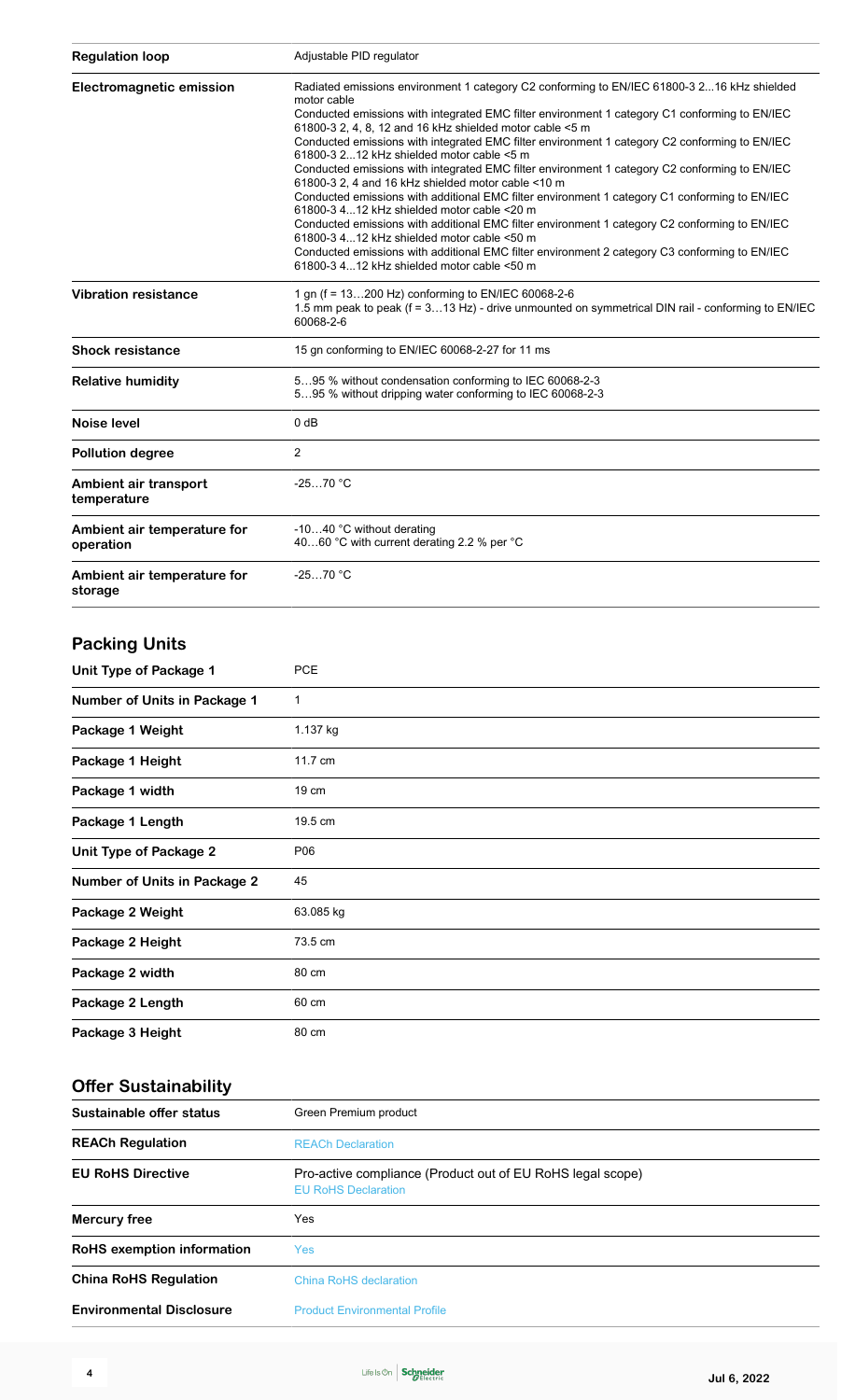| <b>Circularity Profile</b> | End of Life Information<br>The product must be disposed on European Union markets following specific waste collection and<br>never end up in rubbish bins                                                                                             |  |
|----------------------------|-------------------------------------------------------------------------------------------------------------------------------------------------------------------------------------------------------------------------------------------------------|--|
| <b>WEEE</b>                |                                                                                                                                                                                                                                                       |  |
| California proposition 65  | WARNING: This product can expose you to chemicals including: Lead and lead compounds, which is<br>known to the State of California to cause cancer and birth defects or other reproductive harm. For more<br>information go to www.P65Warnings.ca.gov |  |

### **Contractual warranty**

**Warranty** 18 months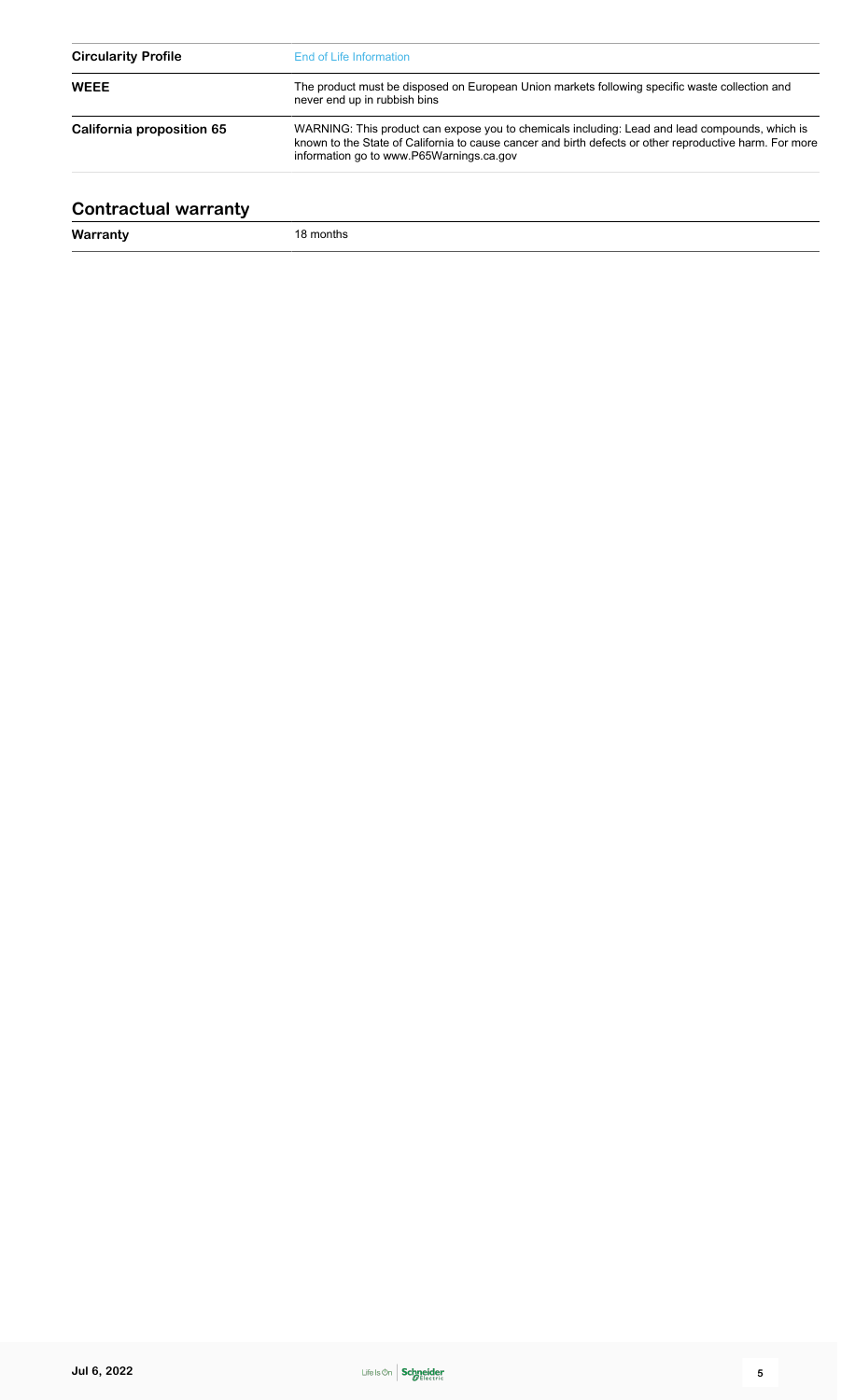Dimensions Drawings

#### **Dimensions**

#### **Drive without EMC Conformity Kit**



Dimensions in mm

| b                 | C     | H    |
|-------------------|-------|------|
| 130               | 131.2 | 120  |
| Dimensions in in. |       |      |
| b                 | C     | H    |
| 15.12             | 5.16  | 4.72 |

### **Drive with EMC Conformity Kit**



| ∣c1               |  |
|-------------------|--|
| 63                |  |
| Dimensions in in. |  |
| ∣c1               |  |
| 2.48              |  |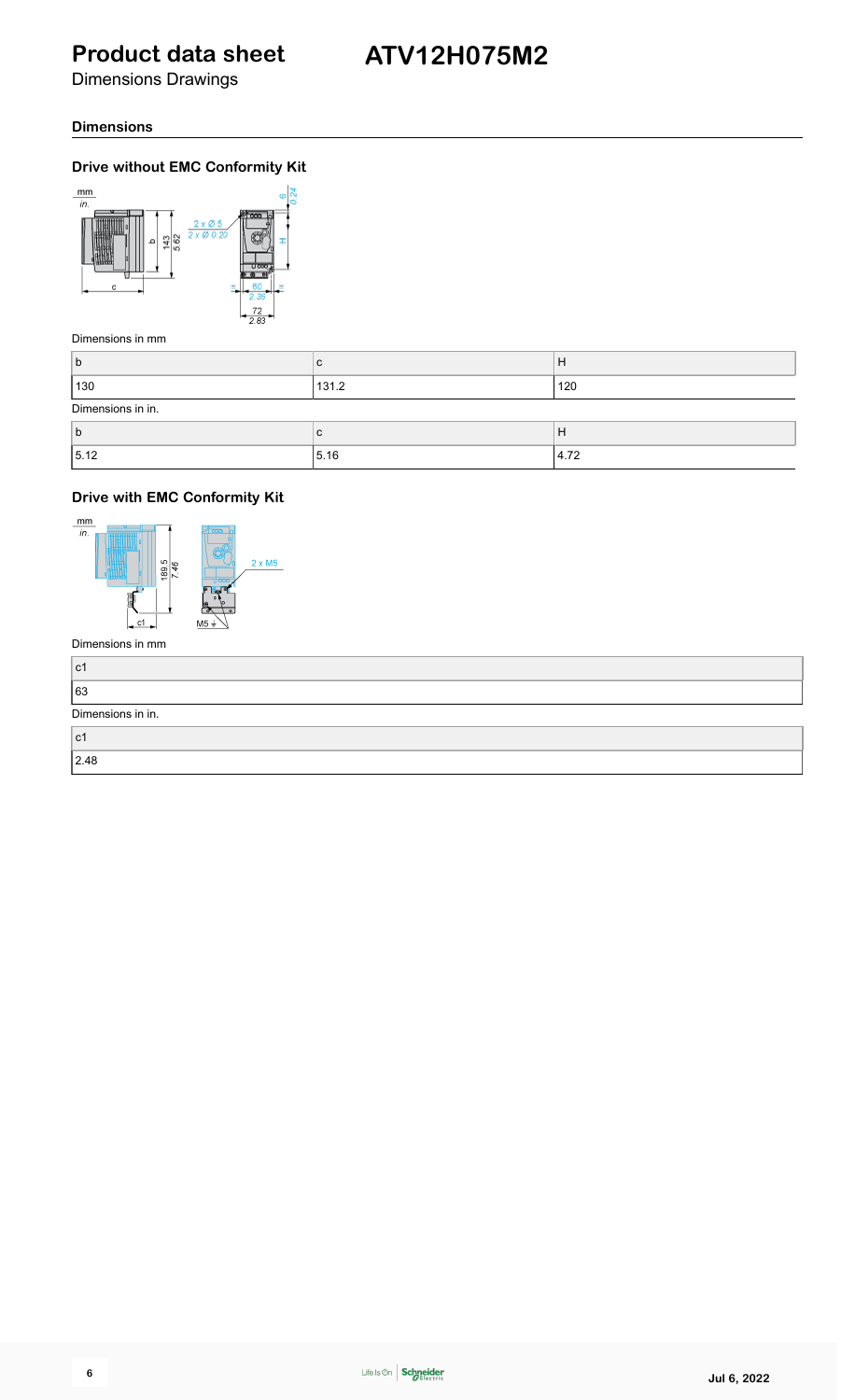Mounting and Clearance

### **ATV12H075M2**

#### **Mounting Recommendations**

#### **Clearance for Vertical Mounting**



#### **Mounting Type A**



#### **Mounting Type B**



Remove the protective cover from the top of the drive.

#### **Mounting Type C**



Remove the protective cover from the top of the drive.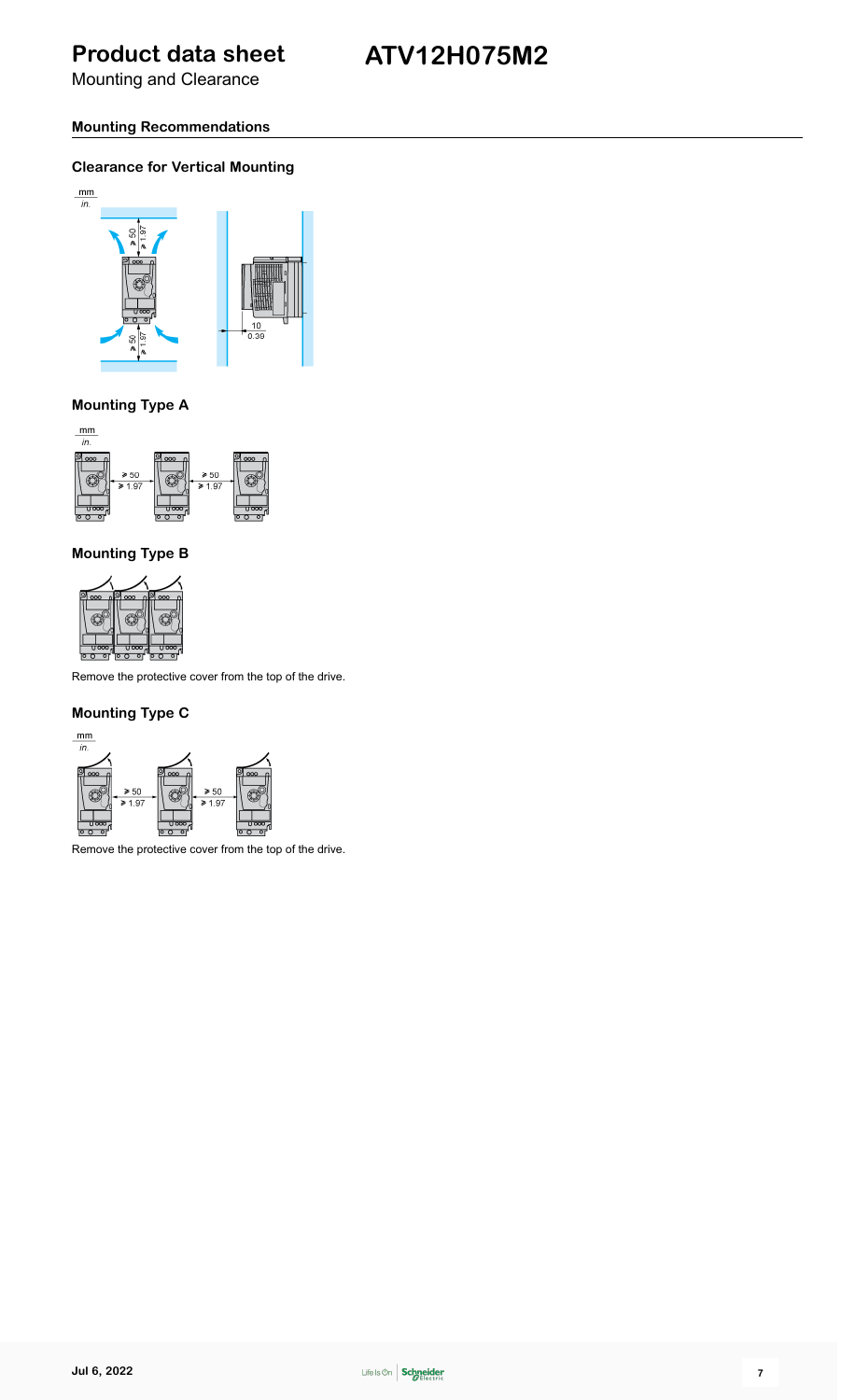Connections and Schema

#### **Single-Phase Power Supply Wiring Diagram**



- **KM1** Contactor (only if a control circuit is needed)
- **P1** 2.2 kΩ reference potentiometer. This can be replaced by a 10 kΩ potentiometer (maximum).
- **A1** Drive<br> **KM1** Conta<br> **P1** 2.2 kg<br> **Q1** Circu<br> **(1)** Nega<br> **(2)** Positi<br> **(3)** 0...10 **Q1** Circuit breaker
- **(1)** Negative logic (Sink)
- **(2)** Positive logic (Source) (factory set configuration)
- **(3)** 0...10 V or 0...20 mA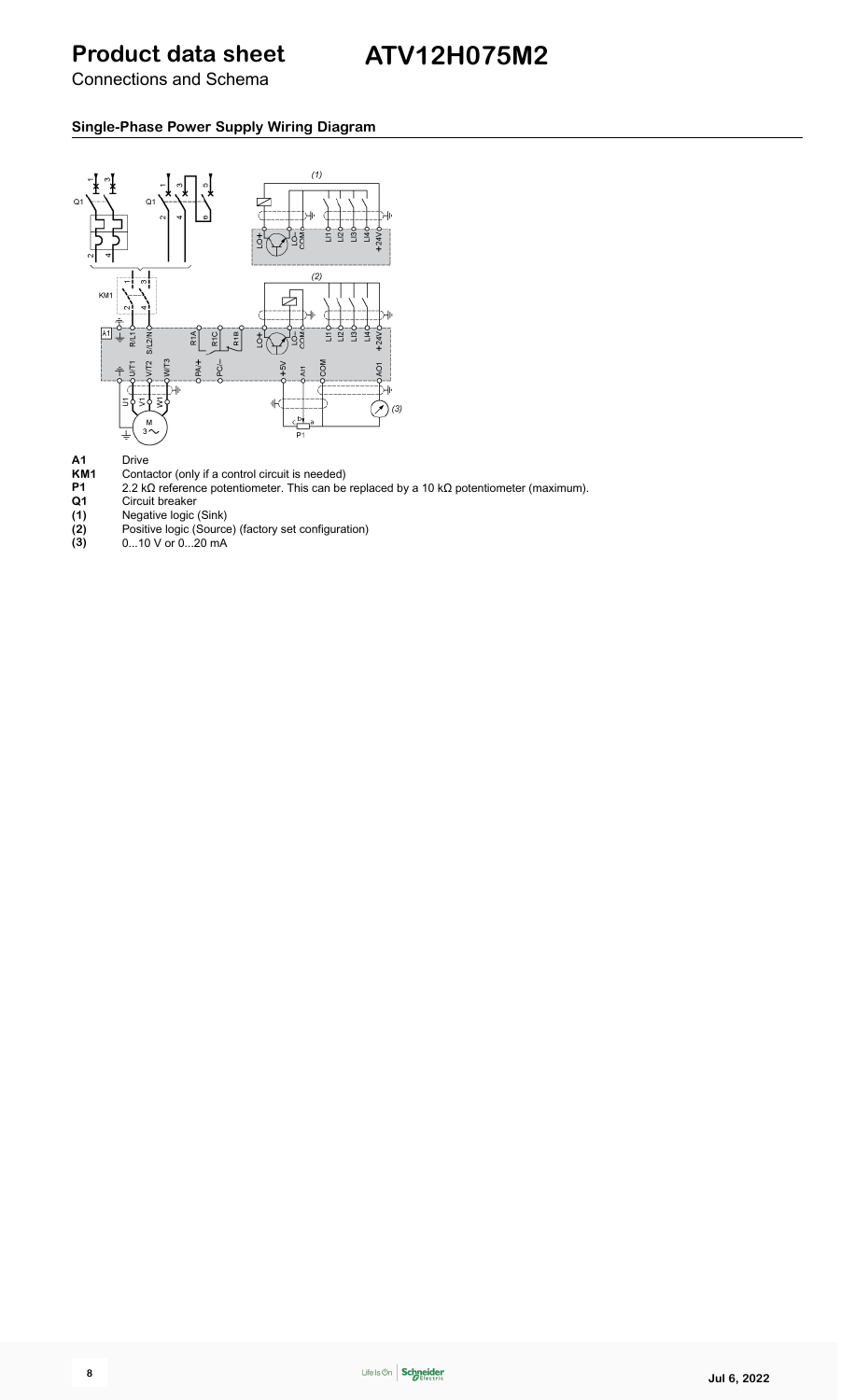Connections and Schema

### **Recommended Schemes**

#### **2-Wire Control for Logic I/O with Internal Power Supply**



LI1 : Forward<br>LI• : Reverse<br>A1 : Drive **LI• :** Reverse

Drive

**3-Wire Control for Logic I/O with Internal Power Supply**



**Analog Input Configured for Voltage with Internal Power Supply**



**(1)** 2.2 kΩ…10 kΩ reference potentiometer Drive

### **Analog Input Configured for Current with Internal Power Supply**



**(2)** 0-20 mA 4-20 mA supply Drive

#### **Connected as Positive Logic (Source) with External 24 vdc Supply**



#### **Connected as Negative Logic (Sink) with External 24 vdc supply**